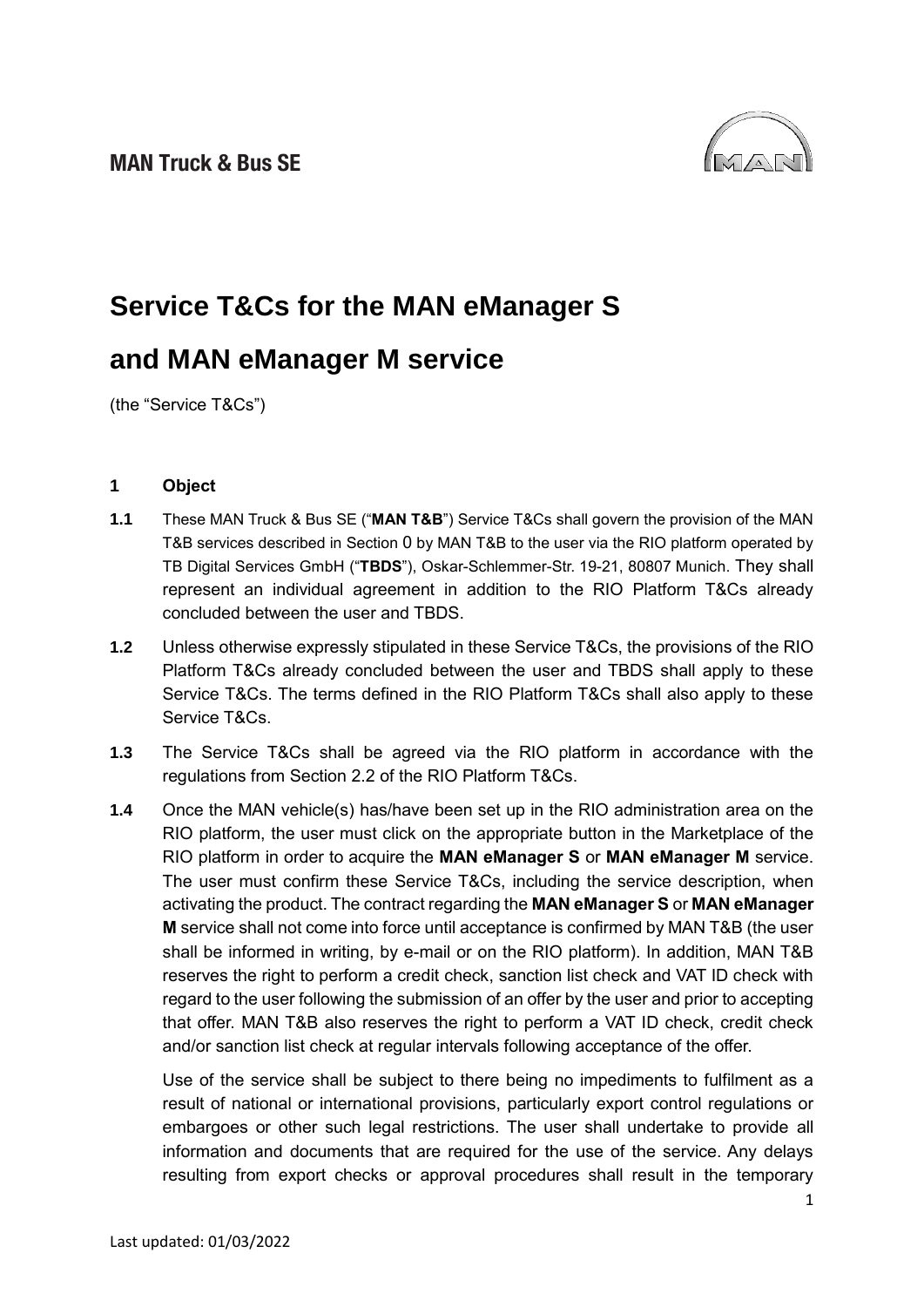suspension of the service. In the event that the necessary approvals are not granted, the Service T&Cs shall be deemed to have not been concluded; claims for compensation in this regard and in connection with missed deadlines as referred to above shall be excluded.

**1.5** Section 312i(1)(1)(1)-(3) and sentence 2 of the German Civil Code shall not apply with regard to the conclusion of these Service T&Cs.

## <span id="page-1-0"></span>**2 MAN T&B service**

**2.1** MAN T&B shall provide the user with the following MAN T&B services during the term of these Service T&Cs:

| <b>Designation</b>    | <b>Brief description</b>                                                                                                                                                                                                                                                                                                                                                                                             |
|-----------------------|----------------------------------------------------------------------------------------------------------------------------------------------------------------------------------------------------------------------------------------------------------------------------------------------------------------------------------------------------------------------------------------------------------------------|
| <b>MAN eManager S</b> | MAN eManager S provides information on battery charging<br>management in electric vehicles (the MAN eManager S service<br>description lists the MAN vehicles for which the service is<br>available). The user can generally choose between immediate and<br>timer charging for each vehicle, in addition to optionally pre-setting<br>the temperature in the passenger area to the desired level during<br>charging. |
| <b>MAN eManager M</b> | In addition to efficient charging management, MAN eManager M<br>provides the user with further functions and a variety of battery-<br>related data for comprehensive vehicle and battery monitoring of<br>the electric bus fleet. The MAN eManager M service description<br>lists the MAN vehicles for which the service is available and the<br>detailed services included.                                         |

**Important note:** with regard to the requirements under data privacy law, we refer the reader expressly to Section 8 of the Platform T&Cs. The user shall remain responsible under data privacy law for data processing within the scope of the commissioned data processing activities by TBDS. Additionally, the user guarantees that it shall be permissible to process the personal data of the data subjects (driver and other persons if necessary). This includes the user's duty to fully inform the data subjects and encompasses the establishment of a legal basis under data privacy law.

The latest version of the detailed service specification, in addition to the technical requirements and fee payable for using the service, can also be viewed on the RIO platform's Marketplace at [https://rio.cloud](https://rio.cloud/) and are available for download.

- **2.2** The availability of the RIO platform for the MAN T&B services to be provided via the platform is determined in accordance with Section 3.2 of the RIO platform's T&Cs.
- **2.3 User consent:** during use of the **MAN eManager S** or **MAN eManager M** service, certain vehicle functions described in greater detail in the service description can be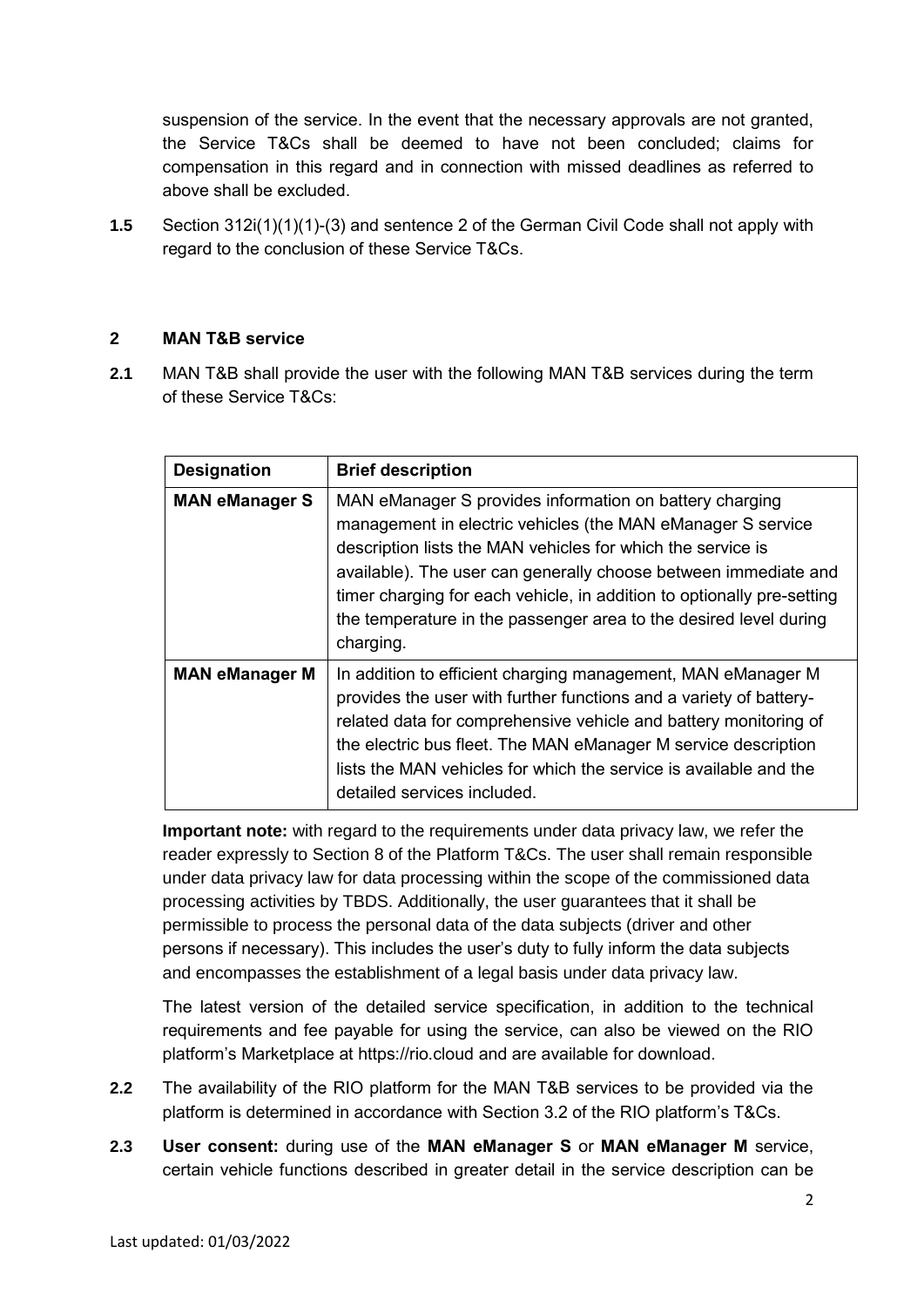autonomously initiated by **MAN eManager S** or **MAN eManager M** by means of remote access to the vehicle (e.g. heating the passenger area, among other things). The user explicitly consents to these vehicle functions being initiated in their vehicle via **MAN eManager S** or **MAN eManager M**.

#### **3 Fees**

- **3.1** The fee payable for the MAN T&B services shall be based on the rates listed on the platform at [https://rio.cloud,](https://rio.cloud/) and is subject to statutory value-added tax (VAT). Payment shall be settled pro rata temporis for months in which a MAN T&B service was contracted for only a portion of the month.
- **3.2** The user must pay the fee due to the payment service provider specified in Section 4.2 of the RIO platform's T&Cs upon issuing of the invoice by MAN T&B. This payment shall fulfil the user's obligation vis-à-vis MAN T&B.
- **3.3** If the user is in default of payment despite previous appropriate written warnings from MAN T&B, the latter may, subject to further advance notice of at least one (1) week, suspend its provision of the MAN T&B services under these Service T&Cs until payment is received.
- **3.4** The prices and the aforementioned fees shall exclude statutory value-added tax or comparable taxes. Taxes of this nature shall be charged to the user by MAN T&B in addition to the agreed fees.

In the event that a reverse charge mechanism or a comparable simplification method is to be used (according to which the recipient of the supply or the service is obliged to submit a self-declaration or to deduct value-added tax or comparable taxes), the user must perform the self-declaration or submit the tax deduction to the competent tax authority within the prescribed period. In the event that a mechanism of this nature is to be used on an optional basis, the parties shall agree upon the application of that mechanism. Irrespective of this, the prices and fees shall, in both cases, be calculated without value-added tax or comparable taxes, and payments made by the user to MAN T&B shall be equal to the contractually agreed price, without any deductions.

**3.5** The user and MAN T&B shall each be responsible for their own income taxes based on their respective earnings.

The prices and the aforementioned fees shall be understood to be exclusive of withholding tax or comparable taxes. Should the fee be subject to statutory withholding tax, the user shall not be permitted to withhold the corresponding deductions, in accordance with the law of the country in which it is based, from the payment made to MAN T&B. In addition to the payment of the agreed fee to MAN T&B, the user must pay taxes of this nature from their own account to the appropriate authorities on behalf of MAN T&B.

Should a Double Taxation Convention ("DTC") exist between the countries in which MAN T&B and the user are based, the user shall be permitted to pay the maximum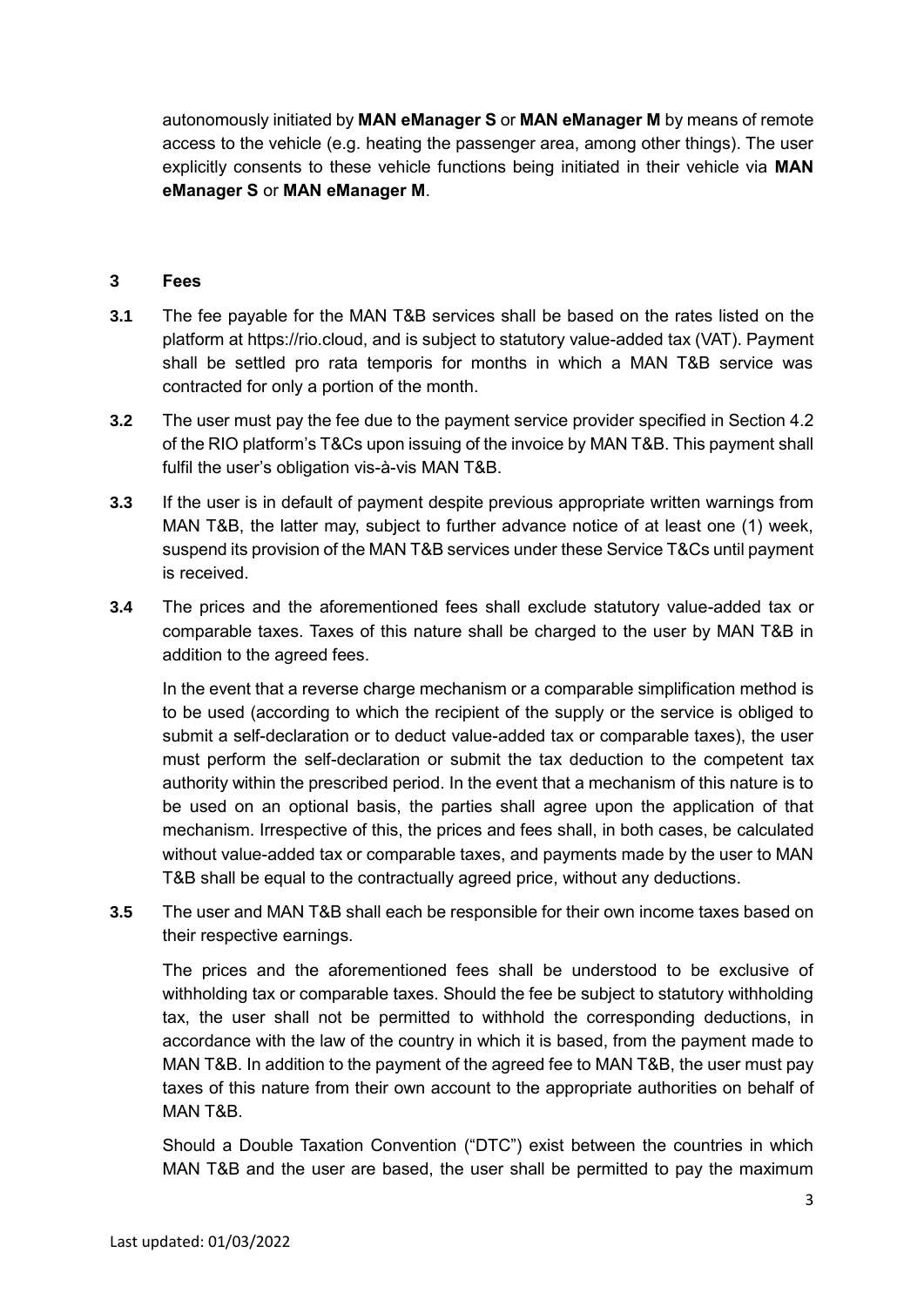withholding tax contribution provided for in the applicable DTC to the appropriate authorities, provided the conditions for a reduction in withholding tax (where applicable to zero) are met. The user shall be responsible for fulfilling the formal requirements for a reduction in withholding tax (where applicable to zero). Upon conclusion of an agreement, MAN T&B shall provide the user with a tax residence certificate.

The user shall undertake to provide MAN T&B with official proof of the tax paid on behalf of MAN T&B and to provide such proof immediately and without a request having to be made in that regard. In the event that official proof is not provided or is provided late, the user must hold MAN T&B harmless with regard to any loss or damage resulting from the failure to provide proof or the late submission of that proof.

## <span id="page-3-0"></span>**4 Modifications**

- **4.1** Modifications to the Service T&Cs shall require the agreement of both parties, unless otherwise stipulated in this Section [0.](#page-3-0)
- **4.2** As part of its provision of the MAN T&B services, MAN T&B may make appropriate technical modifications, particularly to the extent that these are necessary to improve functionality or comply with legal requirements.
- **4.3** As part of its provision of the MAN T&B services, MAN T&B may also make modifications to the content, provided this does not reduce the range of services for the user with regard to their use of the service and provided the user has not objected to that modification in accordance with Section [4.4](#page-3-1) below.
- <span id="page-3-1"></span>**4.4** The user shall be notified in writing of reasonable modifications to the services and appropriate price increases as part of the provision of the MAN T&B services and shall be given the opportunity to object to a modification within six (6) weeks. If no objection is made (in writing or by e-mail) to a reasonable modification to a service/increase in fees within this six (6) week period, the modification to the service/increase in fees shall be deemed to have been accepted, provided the user was made aware of this legal consequence when he/she was notified of the modification. Should the user object to a change to a service/price increase, MAN T&B shall be entitled to immediately terminate the Service T&Cs vis-à-vis the user; in addition, the user shall also be entitled to effect ordinary termination of the Service T&Cs at any time or to deactivate their registration for the MAN Maintenance service on the RIO platform.

# **5 Warranty and liability**

- **5.1** Warranty
	- **5.1.1** The user shall inform MAN T&B immediately in the event of a fault with the MAN T&B services. MAN T&B shall rectify any faults with the MAN T&B services within a reasonable period of time. Should the rectification of a fault within a reasonable period of time fail on two (2) occasions, the user shall be entitled to effect the extraordinary termination of these Service T&Cs.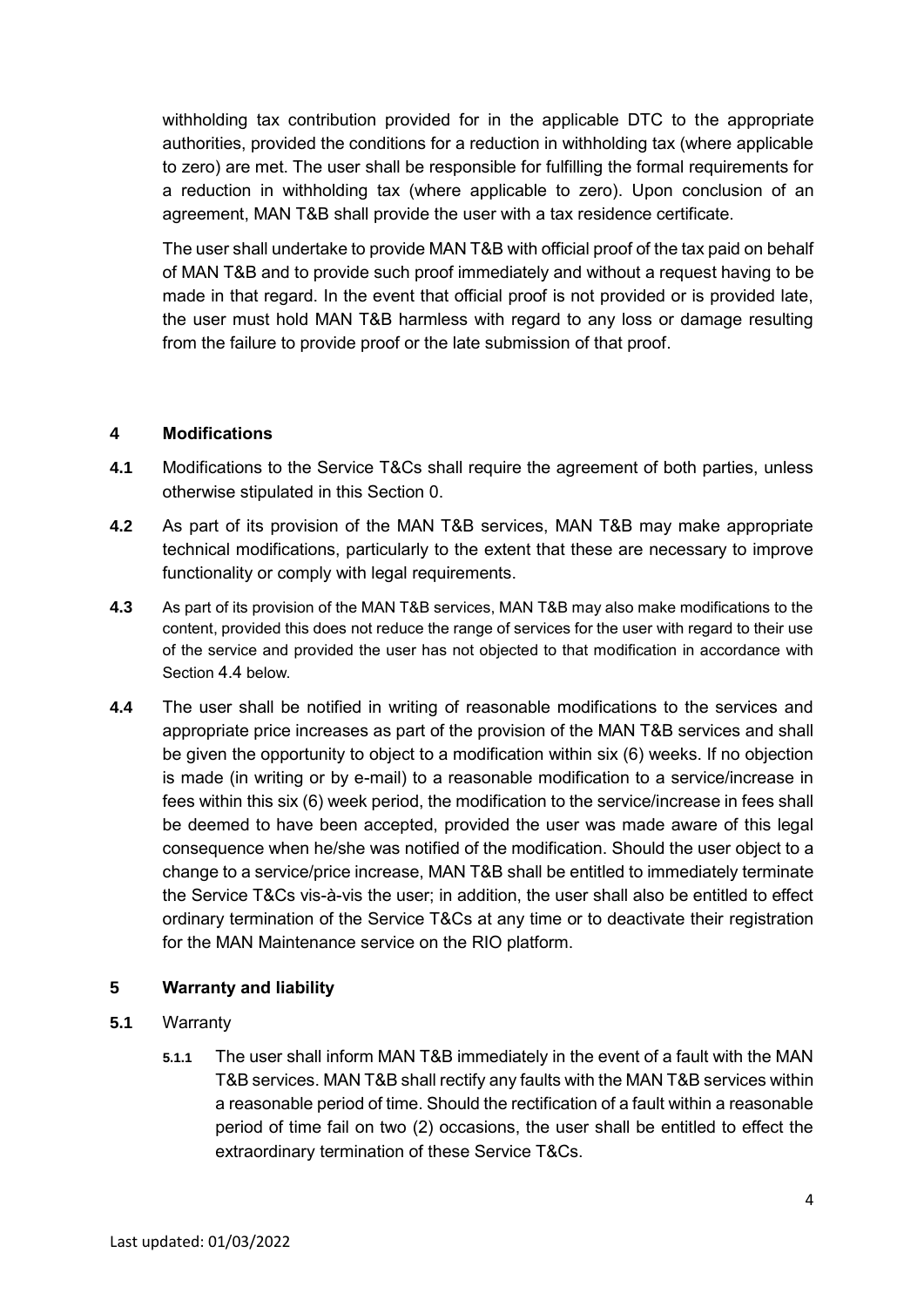Other claims by the user shall be governed in accordance with section [5.2.](#page-4-0)

**5.1.2** Claims for defects are excluded, provided the cause lies with the user or one of the user's vicarious agents.

#### <span id="page-4-0"></span>**5.2** Liability

MAN T&B shall be liable for any loss or damage attributable to intentional acts and/or gross negligence on the part of MAN T&B or its vicarious agents. Liability is excluded for loss or damage caused by MAN T&B or its vicarious agents due to ordinary negligence since the service is provided free of charge. MAN T&B shall only be liable for loss or damage resulting from failure to act with the usual due diligence on the part of MAN T&B or its vicarious agents if a cardinal obligation has been breached. Cardinal obligations are essential contractual obligations that are a prerequisite for due implementation of the contract in the first place and the observance of which the user has relied upon and was entitled to do so.

In the event of a breach of these cardinal obligations caused by ordinary negligence, MAN T&B's liability shall be limited to typically foreseeable loss or damage. Otherwise, MAN T&B's liability for ordinary negligence is excluded.

If a MAN T&B service is provided free of charge, the following conditions apply: in the event of a breach of these cardinal obligations caused by ordinary negligence, given the fact that the MAN T&B service is provided free of charge, MAN T&B shall also only be responsible for exercising a degree of care that MAN T&B itself applies to its own affairs.

- **5.3** Other exclusions
	- **5.3.1** MAN T&B shall not be liable for the proper condition of vehicles belonging to the user for which the MAN T&B services are being provided. The MAN T&B services are intended solely to provide support to the user; responsibility for complying with legislation and for the use and condition of the vehicles shall remain with the owner or the driver. The provision of RIO boxes and/or RIO transmitter units and/or LINK 610 (transmitter unit from Webfleet for the MAN eTGE) shall not form an integral part of these Service T&Cs. No warranty shall be provided and/or no liability assumed under the terms of these Service T&Cs in this regard.
	- **5.3.2** Likewise, no warranty shall be provided and/or no liability assumed under the terms of these Service T&Cs for defective MAN T&B services (particularly for missing or incorrect data) and/or for damage resulting from malfunctions and/or breakdowns of vehicles, of RIO boxes and/or of RIO transmitter units and/or LINK 610 (transmitter unit from Webfleet for the MAN eTGE), and/or from incorrect input of data by the user.
	- **5.3.3** Likewise, no warranty shall be provided and/or liability assumed under these Service T&Cs if, for any reason whatsoever, the user is not notified of an upcoming maintenance appointment resulting in loss or damage for the user.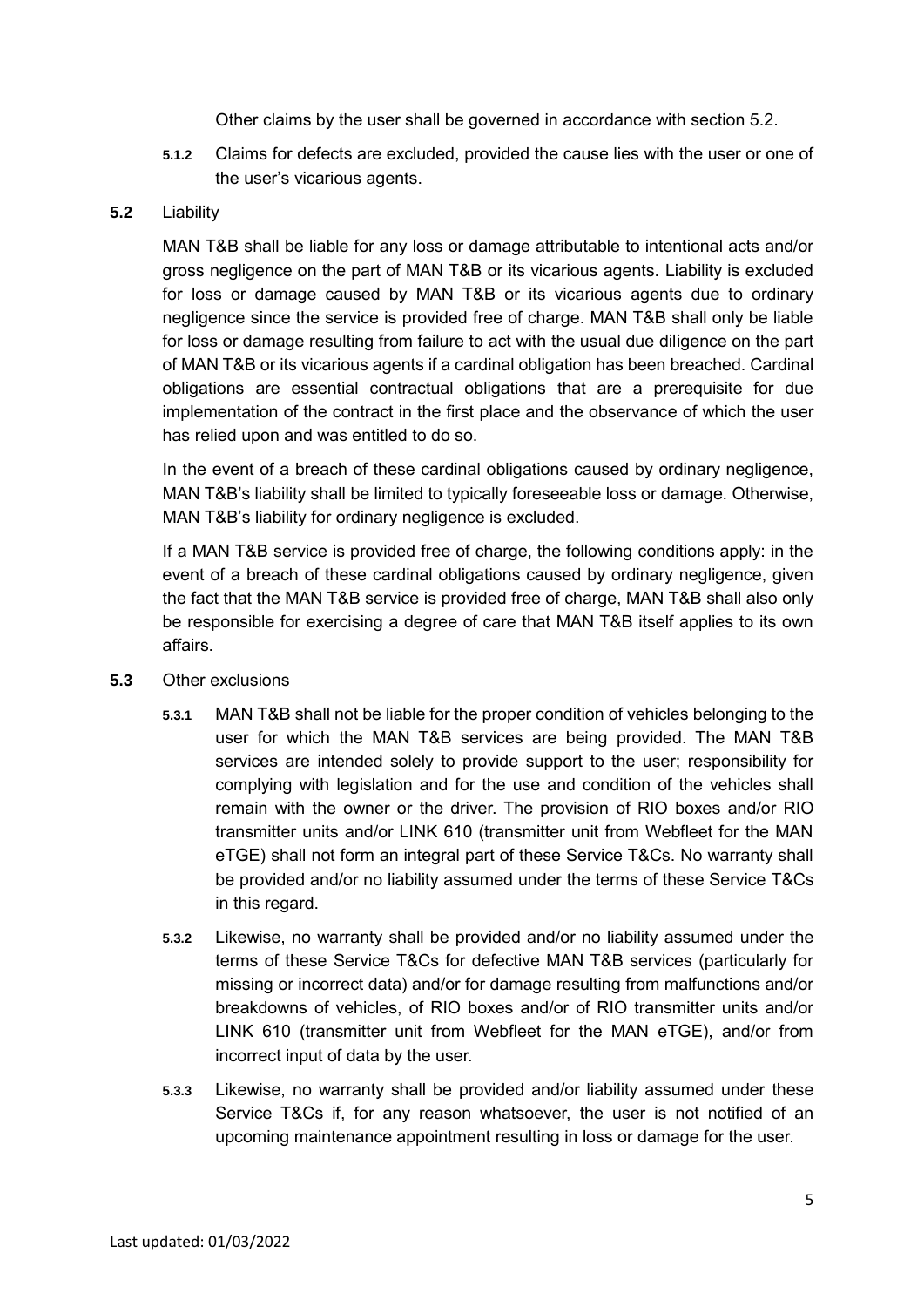## **6 Term and termination**

## **6.1** Term

These Service T&Cs shall be concluded for an indefinite period.

- **6.2** Termination
	- **6.2.1** The user has the right to effect the ordinary termination of these Service T&Cs at any time without observing a notice period vis-à-vis MAN T&B; the user may also terminate these Service T&Cs by deactivating the service on the RIO platform.
	- **6.2.2** MAN T&B has the right to effect the ordinary termination of these Service T&Cs, subject to a notice period of three (3) months to the end of the month.
	- **6.2.3** The right of termination for good cause shall remain unaffected for both parties.
	- **6.2.4** Termination of these Service T&Cs, for any reason whatsoever, shall not affect the RIO Platform T&Cs and, where applicable, other concluded Service T&Cs concerning other MAN T&B services. However, if the RIO Platform T&Cs are terminated for any reason whatever, these Service T&Cs shall also come to an end at the same time.
	- **6.2.5** The provision of the MAN T&B services under these Service T&Cs is dependent on the conclusion and continued applicability of the following other Service T&Cs (with MAN T&B or third parties): RIO Platform T&Cs, MAN Bridge (for vehicles equipped with a TBM2). If the said other Service T&Cs are terminated for any reason whatever, these present Service T&Cs shall also be terminated at the same time.

# **7 Confidentiality**

- **7.1** MAN T&B and the user each undertake to refrain from disclosing confidential information regarding the other party and to only use such information for the purposes of implementing these Service T&Cs and for the objective they are intended to achieve. This obligation shall continue to exist for a period of three (3) years following the termination of the agreement.
- **7.2** The confidentiality requirements set out in Section 7 above shall not apply in the event that the confidential information (i) was already known to the other party at the time that the Service T&Cs were concluded, and evidence can be provided of this, or was disclosed at a later date by a third party without any breach of the confidentiality agreement having taken place, (ii) was already in the public domain at the time that the Service T&Cs were concluded or entered into the public domain at a later date, provided this did not occur as a result of a breach of these Service T&Cs, (iii) may be used by a party with the prior consent of the other party for purposes that are not covered by these Service T&Cs, or (iv) must be disclosed as a result of a legal obligation or an order issued by a court or a public authority; where permissible and possible, the party obliged to disclose the information must inform the other party of this in advance and provide them with the opportunity to take action to prevent the disclosure.